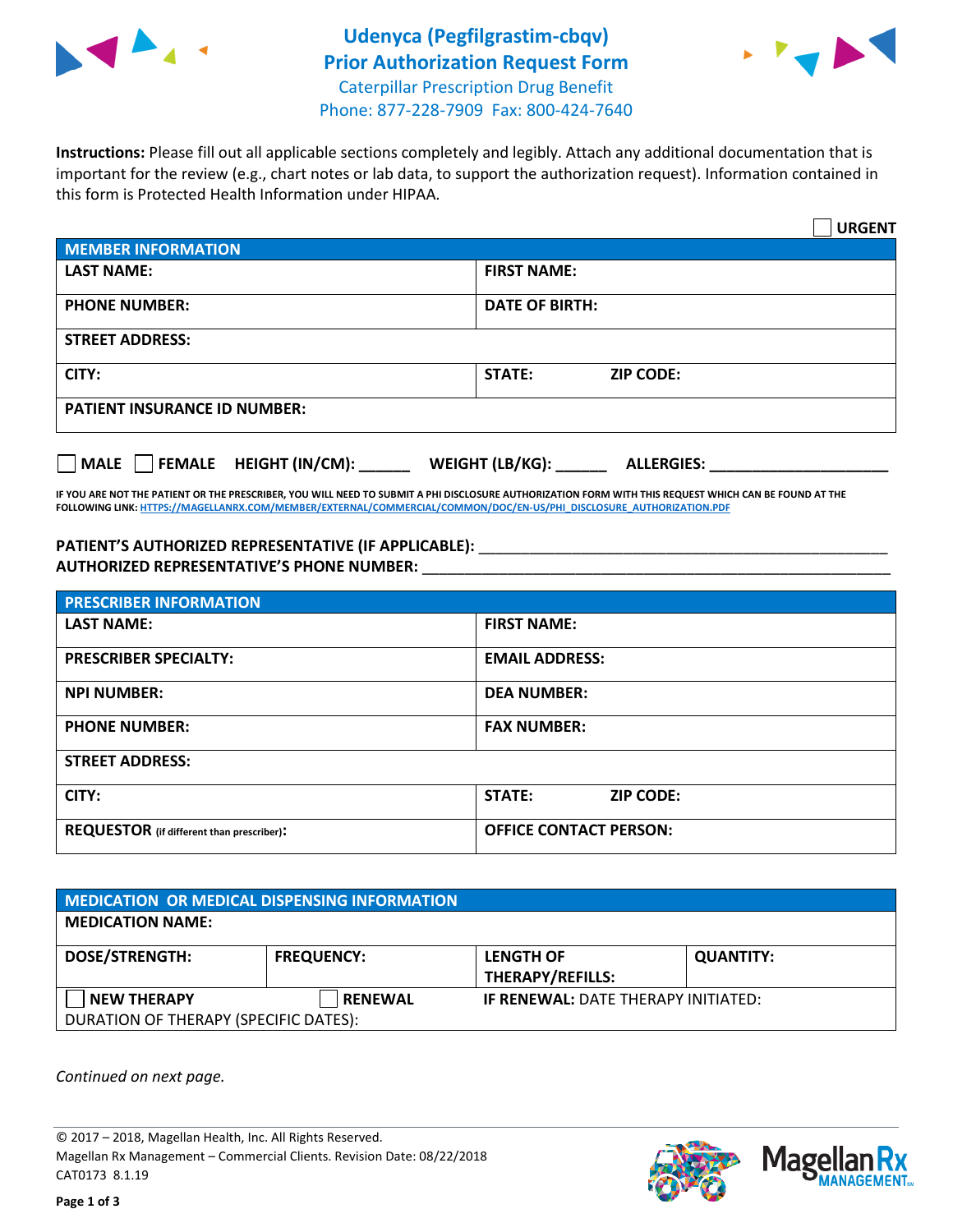



| <b>MEMBER'S LAST NAME:</b> NAME                                                                                                                                  | MEMBER'S FIRST NAME:                                                                                                                                                                                           |                                           |  |  |
|------------------------------------------------------------------------------------------------------------------------------------------------------------------|----------------------------------------------------------------------------------------------------------------------------------------------------------------------------------------------------------------|-------------------------------------------|--|--|
|                                                                                                                                                                  | 1. HAS THE PATIENT TRIED ANY OTHER MEDICATIONS FOR THIS CONDITION?                                                                                                                                             | YES (if yes, complete below)<br><b>NO</b> |  |  |
| <b>MEDICATION/THERAPY (SPECIFY</b>                                                                                                                               | <b>DURATION OF THERAPY (SPECIFY</b>                                                                                                                                                                            | <b>RESPONSE/REASON FOR</b>                |  |  |
| DRUG NAME AND DOSAGE):                                                                                                                                           | DATES):                                                                                                                                                                                                        | <b>FAILURE/ALLERGY:</b>                   |  |  |
|                                                                                                                                                                  |                                                                                                                                                                                                                |                                           |  |  |
| <b>2. LIST DIAGNOSES:</b>                                                                                                                                        |                                                                                                                                                                                                                | <b>ICD-10:</b>                            |  |  |
|                                                                                                                                                                  |                                                                                                                                                                                                                |                                           |  |  |
| $\Box$ Febrile neutropenia prevention                                                                                                                            |                                                                                                                                                                                                                |                                           |  |  |
| □ Other diagnosis: _____________________ICD10__________________________________                                                                                  |                                                                                                                                                                                                                |                                           |  |  |
|                                                                                                                                                                  |                                                                                                                                                                                                                |                                           |  |  |
| PRIOR AUTHORIZATION.                                                                                                                                             | 3. REQUIRED CLINICAL INFORMATION: PLEASE PROVIDE ALL RELEVANT CLINICAL INFORMATION TO SUPPORT A                                                                                                                |                                           |  |  |
|                                                                                                                                                                  |                                                                                                                                                                                                                |                                           |  |  |
| patient?<br>$\Box$ Yes $\Box$ No                                                                                                                                 | Is the prescribed medication being used to prevent febrile neutropenia in a previously untreated adult or pediatric                                                                                            |                                           |  |  |
|                                                                                                                                                                  |                                                                                                                                                                                                                |                                           |  |  |
|                                                                                                                                                                  | Does the patient have a diagnosis of a non-myeloid malignancy and is the patient receiving chemotherapy and/or<br>radiotherapy with an expected incidence of febrile neutropenia of 20% or greater? $\Box$ Yes | $\Box$ No                                 |  |  |
|                                                                                                                                                                  |                                                                                                                                                                                                                |                                           |  |  |
| Is the patient at an increased risk for developing chemotherapy-induced infections due to any of the following<br>reasons?*                                      |                                                                                                                                                                                                                |                                           |  |  |
| Pre-existing neutropenia (ANC of 1,000/mm <sup>3</sup> or less)<br>$\Box$                                                                                        |                                                                                                                                                                                                                |                                           |  |  |
| <b>Extensive prior exposure to chemotherapy</b><br>$\Box$                                                                                                        |                                                                                                                                                                                                                |                                           |  |  |
| $\Box$                                                                                                                                                           | Previous exposure of pelvis or other areas of large amounts of bone marrow to radiation                                                                                                                        |                                           |  |  |
| History of recurrent febrile neutropenia from chemotherapy<br>□                                                                                                  |                                                                                                                                                                                                                |                                           |  |  |
| $\Box$ Patient is 65 years of age or older                                                                                                                       |                                                                                                                                                                                                                |                                           |  |  |
| $\Box$ Patient has a condition that can potentially increase the risk of serious infectin(I.e., HIV/AIDs)                                                        |                                                                                                                                                                                                                |                                           |  |  |
| *Please submit documentation.                                                                                                                                    |                                                                                                                                                                                                                |                                           |  |  |
| Are there any other comments, diagnoses, symptoms, medications tried or failed, and/or any other information the<br>physician feels is important to this review? |                                                                                                                                                                                                                |                                           |  |  |
|                                                                                                                                                                  |                                                                                                                                                                                                                |                                           |  |  |
| Please note: Not all drugs/diagnosis are covered on all plans. This request may be denied unless all required<br>information is received.                        |                                                                                                                                                                                                                |                                           |  |  |
|                                                                                                                                                                  |                                                                                                                                                                                                                |                                           |  |  |

© 2017 – 2018, Magellan Health, Inc. All Rights Reserved. Magellan Rx Management – Commercial Clients. Revision Date: 08/22/2018 CAT0173 8.1.19